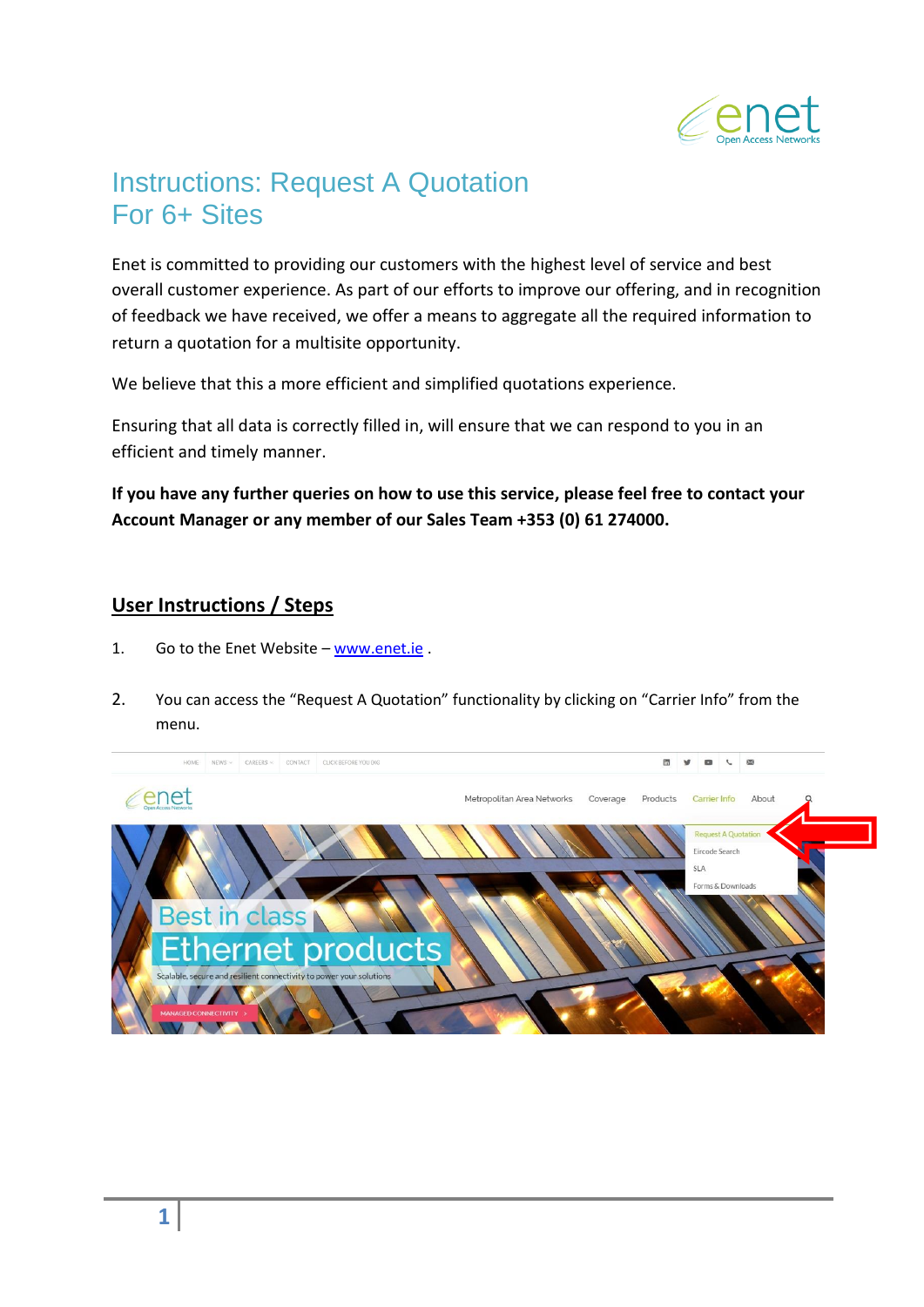## 3. This will bring you into a new page.



In this new page, you have the option to select:

- An online form for 1 to 5 Sites;
- A downloadable form for 6+ Sites.
- 4. For the purposes of this example, we will choose the "Multisite Request" option. Please note only requests for 6 or more sites can be actioned through this option.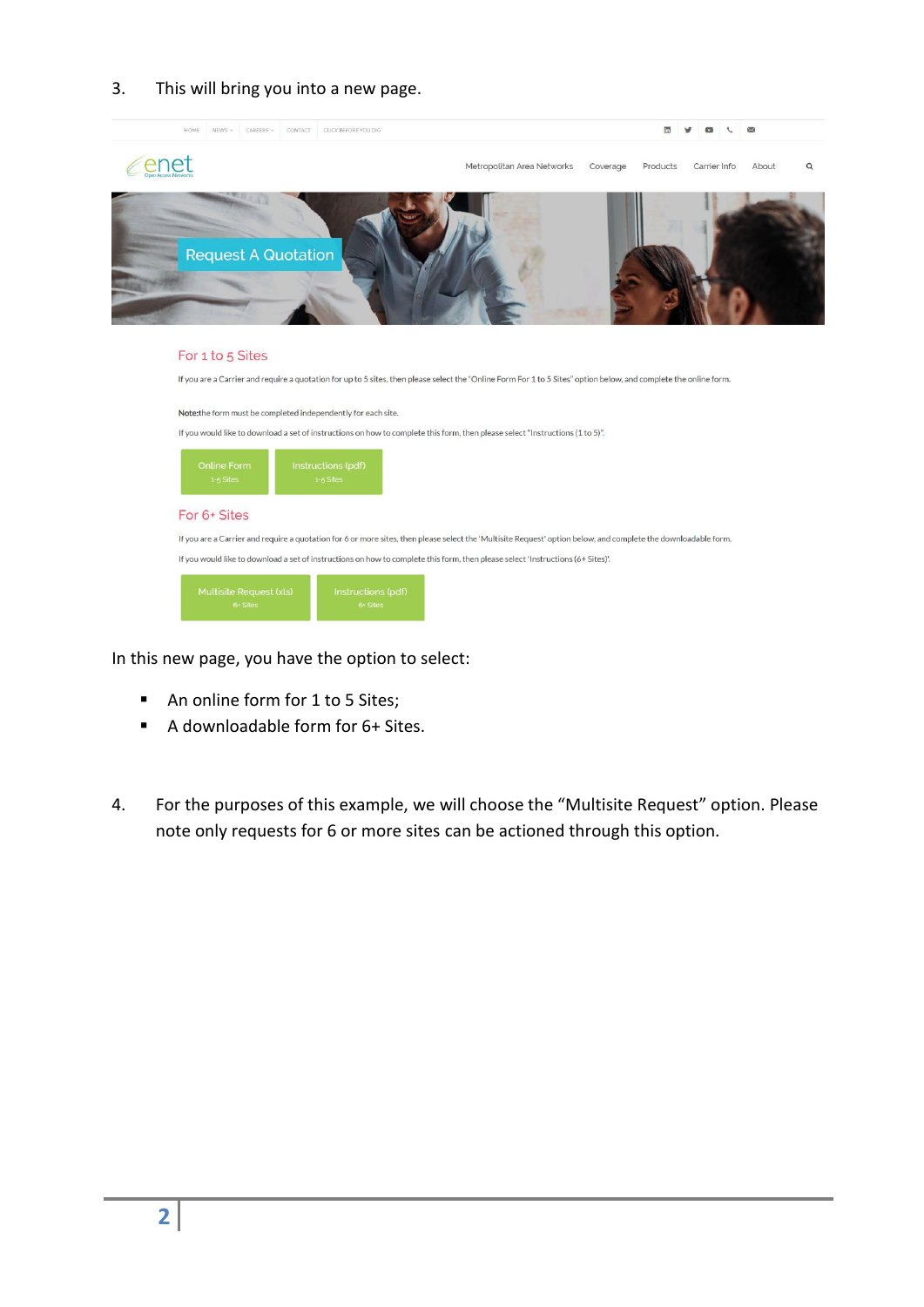CONTACT CLICK BEFORE YOU DK





## For 1 to 5 Sites

If you are a Carrier and require a quotation for up to 5 sites, then please select the "Online Form For 1 to 5 Sites" option below, and complete the online form. Note: the form must be completed independently for each site.

If you would like to download a set of instructions on how to complete this form, then please select "Instructions (1 to 5)".



If you are a Carrier and require a quotation for 6 or more sites, then please select the 'Multisite Request' option below, and complete the downloadable form.

If you would like to download a set of instructions on how to complete this form, then please select 'Instructions (6+ Sites)'.



5. This will prompt the download of an excel template. Different web browsers download files in different ways. Below, is an example of "Google Chrome".

| For 6+ Sites                        |                                |                                                                                                                                                                |          |
|-------------------------------------|--------------------------------|----------------------------------------------------------------------------------------------------------------------------------------------------------------|----------|
|                                     |                                | If you are a Carrier and require a quotation for 6 or more sites, then please select the 'Multisite Request' option below, and complete the downloadable form. |          |
|                                     |                                | If you would like to download a set of instructions on how to complete this form, then please select 'Instructions (6+ Sites)'.                                |          |
| Multisite Request (xls)<br>6+ Sites | Instructions (pdf)<br>6+ Sites |                                                                                                                                                                |          |
|                                     |                                |                                                                                                                                                                |          |
| Multi Site Requestxlsx ^            |                                |                                                                                                                                                                | Show all |

6. Please note, if you encounter issues downloading this file, please contact your internal IT department as you may be protected from downloads etc.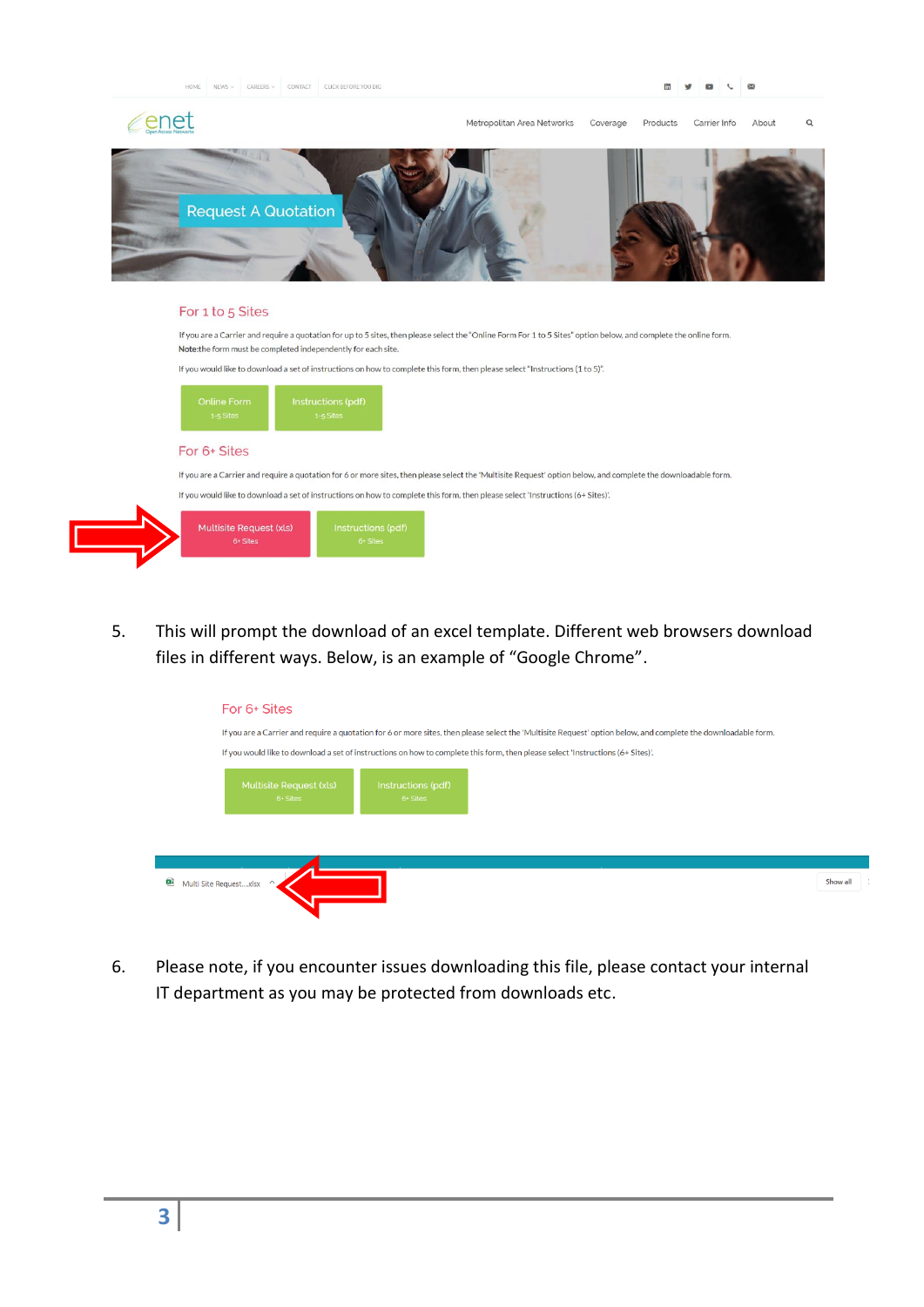7. The downloaded file has a set of useful notes and instructions. See the "Notes" page.

| $O$ Search<br>File<br>Review<br>Home<br>Page Layout<br>Formulas<br>Data<br>View<br>Help<br>Insert                                                                                                                                                                                                                                                                                                                         | <b>B</b> Share                           | <b>□</b> Comments    |
|---------------------------------------------------------------------------------------------------------------------------------------------------------------------------------------------------------------------------------------------------------------------------------------------------------------------------------------------------------------------------------------------------------------------------|------------------------------------------|----------------------|
| $\frac{\Sigma}{\mathbf{E}}$<br>₩<br>₩<br>$\frac{1}{2}$ .<br>$- A^A A^C$<br>Λ<br>ab Wrap Text<br>Calibri<br>$-11$<br>General<br>LB.<br>Cell<br>Conditional Format as<br>Insert Delete Format<br>Paste<br>$\Diamond$<br>$\frac{60}{60}$ - $\frac{100}{60}$<br>三<br>Merge & Center<br>$B$ $I$<br>$\%$<br><b>CG</b> -<br>$+1 + 3 =$<br>U<br>$=$<br>ഗ<br>$A -$<br>$\scriptstyle\rm v$<br>∢<br>Formatting * Table *<br>Styles * | 47<br>Sort & Find &<br>Filter - Select - | $\bigoplus$<br>Ideas |
| Clipboard<br>$-\sqrt{2}$<br>Alignment<br>Styles<br>Cells<br>Font<br>$E_{\rm H}$<br>$\overline{12}$<br>Number<br>$\overline{\Gamma_{\mathbf{X}}}$                                                                                                                                                                                                                                                                          | Editing                                  | Ideas                |
| $-1$<br>A19<br>$\times$<br>$f_x$<br>$\checkmark$                                                                                                                                                                                                                                                                                                                                                                          |                                          |                      |
| $\triangle$ A<br>B<br>C<br>D<br>G<br>$H$                                                                                                                                                                                                                                                                                                                                                                                  | K                                        |                      |
| <b>Notes &amp; Instructions</b><br>$\mathbf{1}$                                                                                                                                                                                                                                                                                                                                                                           |                                          |                      |
| $\overline{c}$<br>The following form is to be completed for MULTI-SITE quote requets of 6 or more sites.                                                                                                                                                                                                                                                                                                                  |                                          |                      |
| For all other quote requests, including multi-site opportunity with 1 - 5 sites, please use e   net's online REQUEST A QUOTATION tool. It can be found here<br>3<br>here                                                                                                                                                                                                                                                  |                                          |                      |
| For your convenience, we have included a "sample" sheet to show you how this form should be completed.<br>4                                                                                                                                                                                                                                                                                                               |                                          |                      |
| Also, for your convenience, we have added comments to all of the headings found in row 1.<br>5                                                                                                                                                                                                                                                                                                                            |                                          |                      |
| When ready to fill in use the "Please Complete This Form" sheet<br>6                                                                                                                                                                                                                                                                                                                                                      |                                          |                      |
| $\overline{7}$<br>6<br>When finished please email to salessupportteam@enet.ie                                                                                                                                                                                                                                                                                                                                             |                                          |                      |
| $\begin{array}{c} 8 \\ 9 \end{array}$                                                                                                                                                                                                                                                                                                                                                                                     |                                          |                      |
|                                                                                                                                                                                                                                                                                                                                                                                                                           |                                          |                      |
| 10                                                                                                                                                                                                                                                                                                                                                                                                                        |                                          |                      |

8. The downloaded file also has a set of sample data for you to review. See the "Sample" page.

|                         | File<br>Home      | Insert                                   |          | Page Layout                                              | Formulas         | Review<br>Data                                                           | View<br>Help                     | $O$ Search            |                               |                        |                                                                                                                          |                                          |                  | <b>B</b> Share | □ Comments                 |  |
|-------------------------|-------------------|------------------------------------------|----------|----------------------------------------------------------|------------------|--------------------------------------------------------------------------|----------------------------------|-----------------------|-------------------------------|------------------------|--------------------------------------------------------------------------------------------------------------------------|------------------------------------------|------------------|----------------|----------------------------|--|
|                         | Normal Page Break | 宙<br>Page Custom<br>Preview Layout Views | $=$      | $\vee$ Ruler<br>$\sqrt{ }$ Gridlines $\sqrt{ }$ Headings | Formula Bar      | Zoom 100% Zoom to                                                        | Eò<br>New<br>Window<br>Selection | Arrange Freeze<br>All | $\equiv$ Split<br>$\Box$ Hide |                        | <b>BB</b> View Side by Side<br>ID Synchronous Scrolling<br>Switch<br>Panes v Unhide   Preset Window Position   Windows v | l.<br>Macros<br>$\overline{\phantom{a}}$ |                  |                |                            |  |
|                         | Workbook Views    |                                          |          | Show                                                     |                  | Zoom                                                                     |                                  |                       |                               | Window                 |                                                                                                                          | Macros                                   |                  |                |                            |  |
|                         | A                 |                                          |          | D                                                        |                  |                                                                          | G                                | H                     |                               |                        |                                                                                                                          |                                          | M                |                | N                          |  |
|                         | Category          | Site No Office                           |          | <b>Address 1</b>                                         | <b>Address 2</b> | <b>Address 3</b>                                                         | <b>Address 4</b>                 | <b>County</b>         | <b>MAN</b>                    | <b>Phone</b>           | <b>End Customer</b><br><b>Contact Name</b>                                                                               | <b>Eastings</b>                          | <b>Northings</b> |                | <b>B</b> - End             |  |
| $\overline{2}$          | $\mathbf{A}$      | 1111                                     | Office A | Number                                                   | <b>Building</b>  | Street                                                                   | Town                             | County                | <b>MAN</b>                    | 01-11111111 Joe Bloggs |                                                                                                                          | 1.234567                                 | 1.765432         |                | Local Carrier Interconnect |  |
| $\overline{\mathbf{3}}$ | А                 | 1112                                     | Office B | Number                                                   | <b>Building</b>  | <b>Street</b>                                                            | Town                             | County                | <b>MAN</b>                    | 021-22222              | John Smith                                                                                                               | 1.11111                                  | 1.333333         | <b>DEG</b>     |                            |  |
| $\overline{4}$          | B                 | 1113                                     | Office C | Number                                                   | <b>Building</b>  | <b>Street</b>                                                            | Town                             | County                | <b>MAN</b>                    | 061-66666              | <b>Mary Smith</b>                                                                                                        | 1.98765                                  | 1.56432          | <b>INEX</b>    |                            |  |
| 5                       | c                 | 1114                                     | Office D | Number                                                   | <b>Building</b>  | Street                                                                   | Town                             | County                | <b>MAN</b>                    | 052-55555              | Jane Doe                                                                                                                 | 1.65432                                  | 1.87654          | <b>DEG</b>     |                            |  |
| 6                       | Α                 | 1115                                     | Office E | Number                                                   | <b>Building</b>  | Street                                                                   | Town                             | County                | <b>MAN</b>                    | 042-777777             | David Jones                                                                                                              | 1.79845                                  | 1.64879          | <b>DEG</b>     |                            |  |
| $\overline{7}$          | B                 | 1116                                     | Office F | Number                                                   | <b>Building</b>  | Street                                                                   | Town                             | County                | <b>MAN</b>                    | 049 888888             | <b>Howard Smith</b>                                                                                                      | 1.65793                                  | 1.78453          | <b>INEX</b>    |                            |  |
| 8                       |                   |                                          |          |                                                          |                  |                                                                          |                                  |                       |                               |                        |                                                                                                                          |                                          |                  |                |                            |  |
| $\overline{9}$          |                   |                                          |          |                                                          |                  |                                                                          |                                  |                       |                               |                        |                                                                                                                          |                                          |                  |                |                            |  |
| 10                      |                   |                                          |          |                                                          |                  |                                                                          |                                  |                       |                               |                        |                                                                                                                          |                                          |                  |                |                            |  |
| 11                      |                   |                                          |          |                                                          |                  |                                                                          |                                  |                       |                               |                        |                                                                                                                          |                                          |                  |                |                            |  |
| 12                      |                   |                                          |          |                                                          |                  |                                                                          |                                  |                       |                               |                        |                                                                                                                          |                                          |                  |                |                            |  |
| 13                      |                   |                                          |          |                                                          |                  |                                                                          |                                  |                       |                               |                        |                                                                                                                          |                                          |                  |                |                            |  |
| 14                      |                   |                                          |          |                                                          |                  |                                                                          |                                  |                       |                               |                        |                                                                                                                          |                                          |                  |                |                            |  |
| 15                      |                   |                                          |          |                                                          |                  |                                                                          |                                  |                       |                               |                        |                                                                                                                          |                                          |                  |                |                            |  |
| 16<br>17                |                   |                                          |          |                                                          |                  |                                                                          |                                  |                       |                               |                        |                                                                                                                          |                                          |                  |                |                            |  |
| 18                      |                   |                                          |          |                                                          |                  |                                                                          |                                  |                       |                               |                        |                                                                                                                          |                                          |                  |                |                            |  |
|                         |                   |                                          |          |                                                          |                  |                                                                          |                                  |                       |                               |                        |                                                                                                                          |                                          |                  |                |                            |  |
|                         |                   |                                          |          |                                                          |                  | 19 On completion of the form, please forward to salessupportteam@enet.ie |                                  |                       |                               |                        |                                                                                                                          |                                          |                  |                |                            |  |

9. When you are ready to complete the form, click on the "Please Complete This Form" page.

| File              | Home<br>Insert                                                        | Page Layout            | Formulas<br>Data                                                      | Review                                                            | View<br>Help     | $O$ Search                |                                                                        |                                                                |            |                          |                                                                        | <b>B</b> Share     | Comments                      |
|-------------------|-----------------------------------------------------------------------|------------------------|-----------------------------------------------------------------------|-------------------------------------------------------------------|------------------|---------------------------|------------------------------------------------------------------------|----------------------------------------------------------------|------------|--------------------------|------------------------------------------------------------------------|--------------------|-------------------------------|
|                   | 耳<br>圃<br>íē<br>Normal Page Break Page Custom<br>Preview Layout Views | $\boxed{\smile}$ Ruler | Formula Bar<br>Gridlines   Headings                                   | $\mathbb{E}$<br>$\frac{P}{100}$<br>Zoom 100% Zoom to<br>Selection | Window           | New Arrange Freeze<br>All | $\Box$ Split<br>$\Box$ Hide<br>Panes v Unhide Br Reset Window Position | <b>DD</b> View Side by Side<br><b>ID</b> Synchronous Scrolling |            | ¢<br>Switch<br>Windows * | l,<br>Macros                                                           |                    |                               |
|                   | Workbook Views                                                        |                        | Show                                                                  | Zoom                                                              |                  |                           | Window                                                                 |                                                                |            |                          | Macros                                                                 |                    |                               |
|                   |                                                                       | $\vert$                |                                                                       | $\overline{5}$<br>$\epsilon$                                      |                  | 8                         | 9                                                                      | 10<br>11                                                       | 12         | 13<br>T.                 | $14$                                                                   | 15<br>The Contract | <b>TELEVISION</b><br>16<br>17 |
|                   |                                                                       |                        |                                                                       |                                                                   |                  |                           |                                                                        |                                                                |            |                          |                                                                        |                    |                               |
| $\overline{r}$    |                                                                       |                        |                                                                       |                                                                   |                  |                           |                                                                        |                                                                |            |                          |                                                                        |                    |                               |
|                   |                                                                       |                        |                                                                       |                                                                   |                  |                           |                                                                        |                                                                |            |                          | enet Multi-site Quote Request Template                                 |                    |                               |
|                   |                                                                       |                        |                                                                       |                                                                   |                  |                           |                                                                        |                                                                |            |                          | On completion of this form, please forward to salessupportteam@enet.ie |                    |                               |
|                   | Category                                                              | <b>Site No</b>         | <b>Office</b>                                                         | <b>Address 1</b>                                                  | <b>Address 2</b> | <b>Address 3</b>          | <b>Address 4</b>                                                       | <b>County</b>                                                  | <b>MAN</b> | Phone                    | <b>End Customer</b><br><b>Contact Name</b>                             | <b>Eastings</b>    | <b>Northings</b>              |
|                   |                                                                       |                        |                                                                       |                                                                   |                  |                           |                                                                        |                                                                |            |                          |                                                                        |                    |                               |
|                   |                                                                       |                        |                                                                       |                                                                   |                  |                           |                                                                        |                                                                |            |                          |                                                                        |                    |                               |
|                   |                                                                       |                        |                                                                       |                                                                   |                  |                           |                                                                        |                                                                |            |                          |                                                                        |                    |                               |
| $\equiv$          |                                                                       |                        |                                                                       |                                                                   |                  |                           |                                                                        |                                                                |            |                          |                                                                        |                    |                               |
|                   |                                                                       |                        |                                                                       |                                                                   |                  |                           |                                                                        |                                                                |            |                          |                                                                        |                    |                               |
|                   |                                                                       |                        |                                                                       |                                                                   |                  |                           |                                                                        |                                                                |            |                          |                                                                        |                    |                               |
| $\overline{\sim}$ |                                                                       |                        |                                                                       |                                                                   |                  |                           |                                                                        |                                                                |            |                          |                                                                        |                    |                               |
|                   |                                                                       |                        |                                                                       |                                                                   |                  |                           |                                                                        |                                                                |            |                          |                                                                        |                    |                               |
| $\overline{m}$    |                                                                       |                        | On completion of the form, please forward to salessupportteam@enet.ie |                                                                   |                  |                           |                                                                        |                                                                |            |                          |                                                                        |                    |                               |